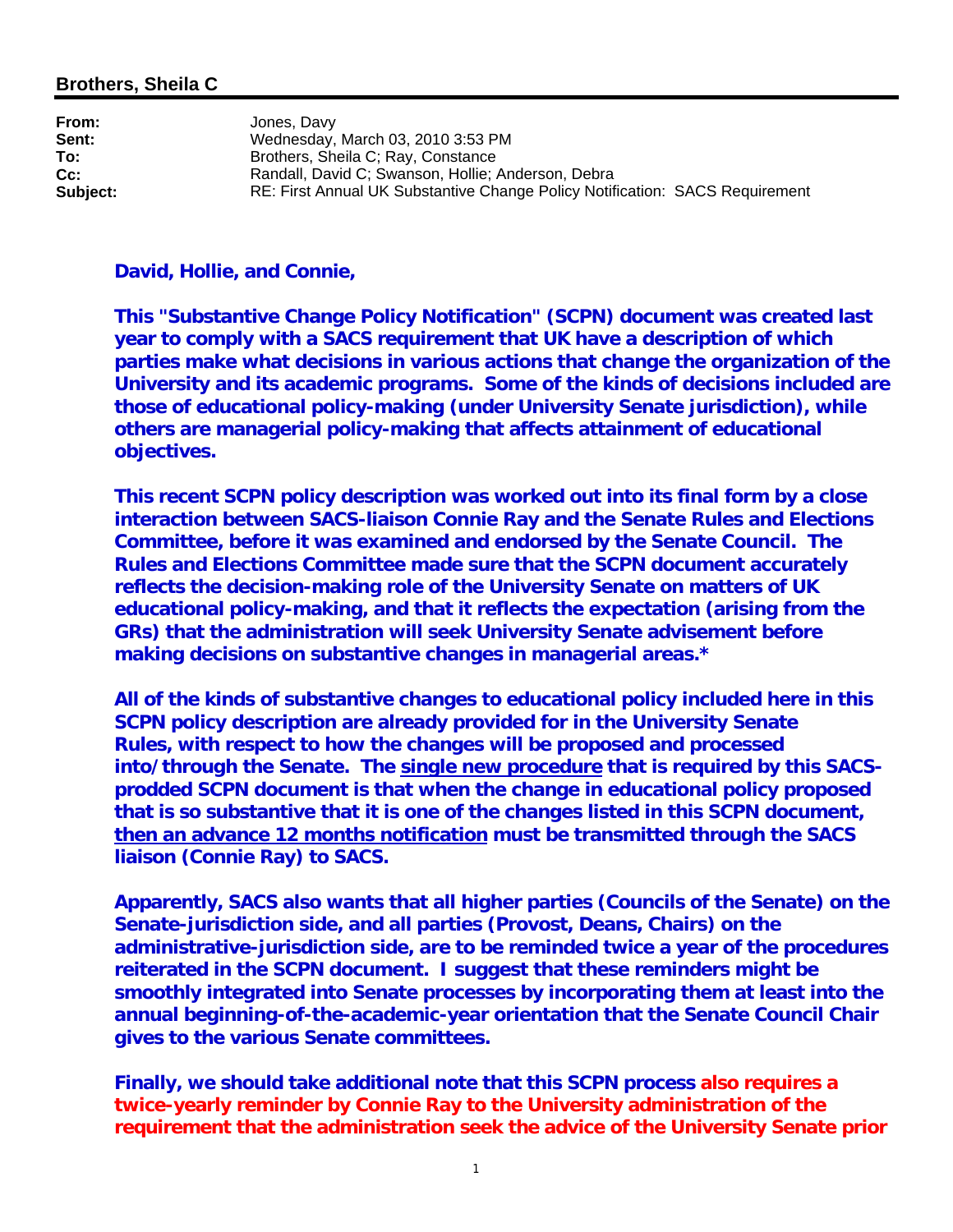**to making substantive managerial changes in the University that affect attainment of educational objectives. To the extent that the Senate Council has been/will be pondering ways to increase administrative procurement of such Senate advice, such Senate Council discussions ought include how to leverage these SCPN expectations (that will be inquired about during SACS accreditations).** 

## **Davy Jones, Chair Senate Rules and Elections Committee cc: SREC**

**\*Definition of "Shared Governance" in the Governing Regulations:** 

**"G. Shared Governance** 

**The diverse expertise collectively available to the University in its faculty, administration, staff employees, and students is a valuable resource. The University as a whole will be able to function at maximum effectiveness where there is an environment in which the sharing of this expertise is valued and promoted. If this expertise is shared, it will enable policy-makers at every level of the organization to make better decisions. To achieve this objective in an environment of shared governance, faculty bodies and administrators will reciprocally solicit and utilize the expertise of the other as each makes decisions in their respective areas of policy-making authority. Through these empowering processes of shared governance, the administration, faculty members, staff employees and students all share the responsibility of attainment of the University's goals."**

> **From:** Ray, Constance **Sent:** Thursday, February 25, 2010 1:17 PM

**To:** Adams, James; Anderson, Heidi Milia; Birdwhistell, Terry; Blackwell, Jeannine; Brennen, David A; Brothers, Sheila C; Gonzalez, Lori S; Jones, Barbara W; Kirschling, Jane; Kornbluh, Mark; LESTER, THOMAS W; Martin, Angie; McNamara, Patrick; Mullen, Michael D; O'Hair, Dan; O'Hair, Mary J; Perman, Jay A; Randall, David C; Shay, Robert; Smith, M S; Speaks, Michael A; Subbaswamy, Kumble; Sudharshan, Devanathan; Turner, Sharon P; Wyatt, Stephen W; Carvalho, Susan E; Yopp, John

**Cc:** Todd, Lee; Vaughn, Connie

**Subject:** First Annual UK Substantive Change Policy Notification: SACS Requirement **Importance:** High

Dear Colleagues,

According to our new institutional Substantive Change Policy (AR 1:5), the SACS liaison will send out a call twice a year to remind appropriate individuals regarding the substantive change policy and to request notification of planned changes that may meet the substantive change definition. AR 1:5 specifically states,

*"The Accreditation Liaison shall inform all responsible individuals at each level of the University (see Matrix in Appendix 1) of the SACS substantive change policy and the institutional substantive change policy on a biannual basis (August and February) and at the same time shall request notification of substantive changes in planning for the next 12-month period. The 12-month timeframe will provide a long-range outlook to ensure that notifications can be carried out six months prior to implementation of substantive change."*